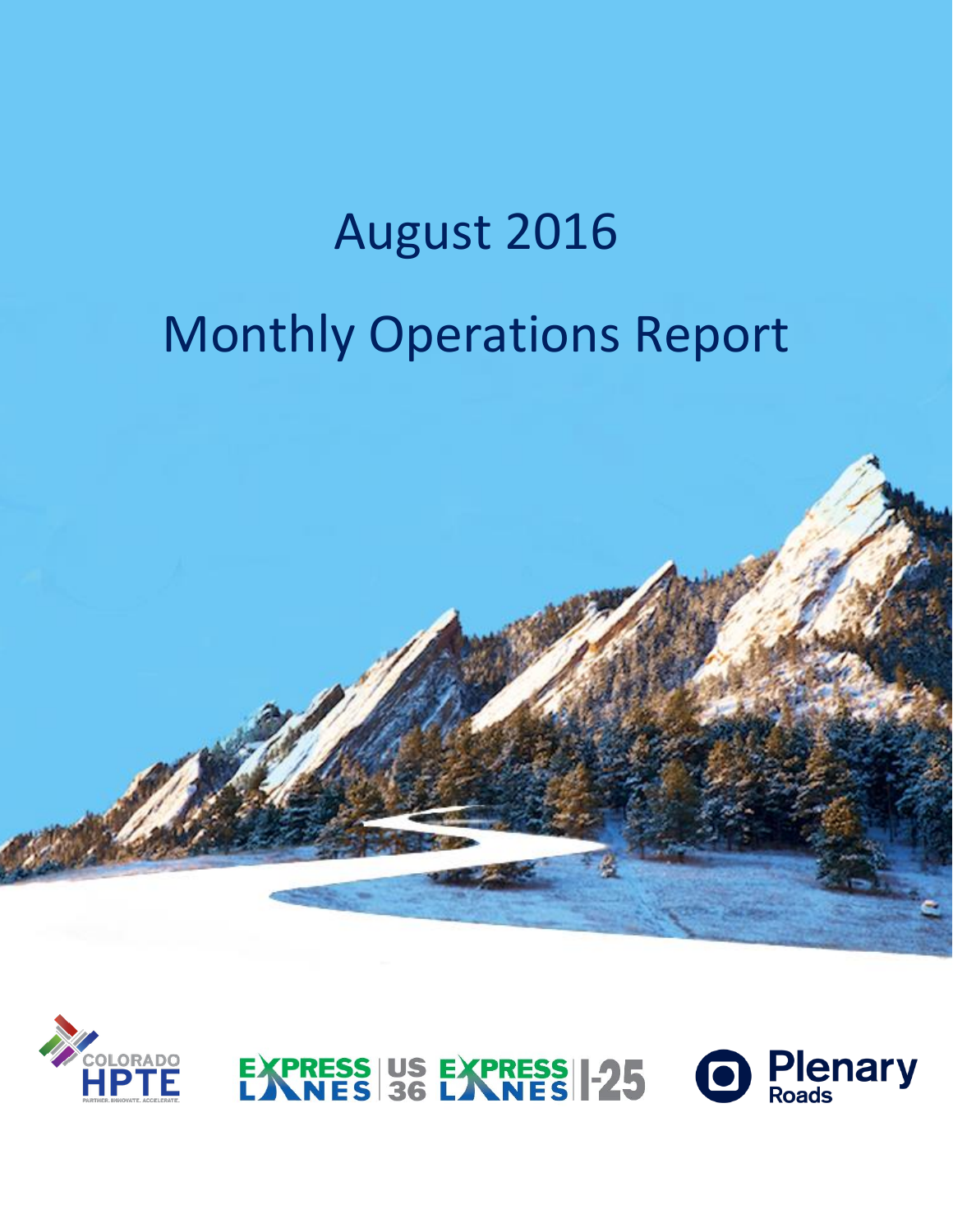

### **Table of Contents**

#### **TABLES**

#### **FIGURES**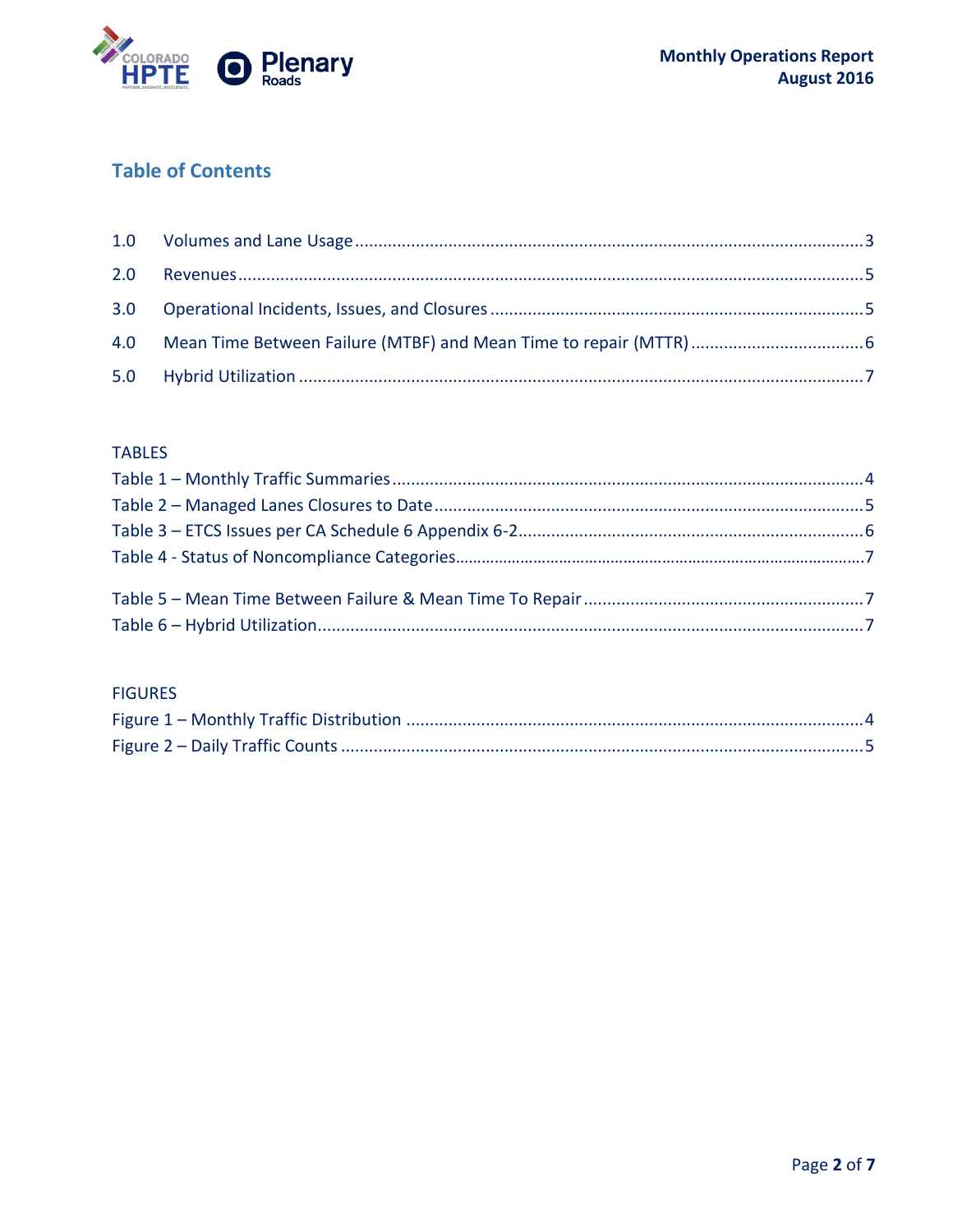

## INTRODUCTION

Pursuant to Schedule 6, Section 1.8.2(a) of the Concession Agreement, Plenary Roads Denver ("PRD") is required to submit a monthly report covering all essential statistics related to the Managed Lanes. The following data covers the month of August 2016. Operationally, August was a positive month. Several routine maintenance tasks were completed, there were minimal incidents to maintained elements, and traffic volumes were consistent with expectations.

#### <span id="page-2-0"></span>**1.0 VOLUMES AND LANE USAGE**

In July 2015, the Managed Lanes for Phase 1 on US 36 began toll operations. At the same time, HOV vehicles were required to use a switchable transponder in order to travel the I-25 and US 36 Managed Lanes at no charge. The traffic patterns immediately shifted towards more ExpressToll<sup>1</sup>M (AVI) and License Plate (LPT) vehicles and fewer HOV transactions. Over the last several months as more commuters use the transponders for either AVI or HOV travel, LPT transactions have consistently decreased as a percentage of total traffic volume. The total monthly gantry traffic volume for August 2016 in the I-25 Central and US 36 Managed Lanes was 292,938 and 1,309,517, respectively.

The table below provides the monthly summary for each Managed Lanes roadway, along with a detailed breakdown of weekday volumes. For reference, the AM Peak Period is considered to be weekdays from 6:45 am – 8:45 am. The PM Peak Period is considered to be weekdays from 4:30pm – 6:00pm. It should be noted that the I-25 Managed Lane traffic reflects traffic counts from a single gantry and US 36 Managed Lane counts reflect ten gantries, five gantries in each direction. Therefore, US 36 data will indicate higher traffic counts that are not comparative to those of I-25.

The following charts depict the distribution of traffic by type (Figure 1) and the daily traffic counts (Figure 2) and for the month.

| <b>Traffic Summary (I-25C)</b>        |            |        |            |               |              |               |
|---------------------------------------|------------|--------|------------|---------------|--------------|---------------|
|                                       |            |        |            | Non-Rev &     |              |               |
|                                       | <b>AVI</b> | LPT.   | <b>HOV</b> | <b>Hybrid</b> | <b>Total</b> | <b>Hybrid</b> |
| <b>Total Monthly Traffic</b>          | 126,091    | 80,869 | 70,664     | 15,314        | 292,938      | 2,927         |
| <b>Maximum Weekday Traffic</b>        | 6,070      | 3,584  | 2,790      | 679           | 13,073       | 153           |
| <b>Average Weekday Traffic</b>        | 5,074      | 3,000  | 2,607      | 628           | 10,681       | 121           |
| <b>Average Hourly AM Peak Traffic</b> | 737        | 372    | 376        | 88            | 1,485        | N/A           |
| <b>Average Hourly PM Peak Traffic</b> | 645        | 366    | 342        | 88            | 1,353        | N/A           |
|                                       |            |        |            |               |              |               |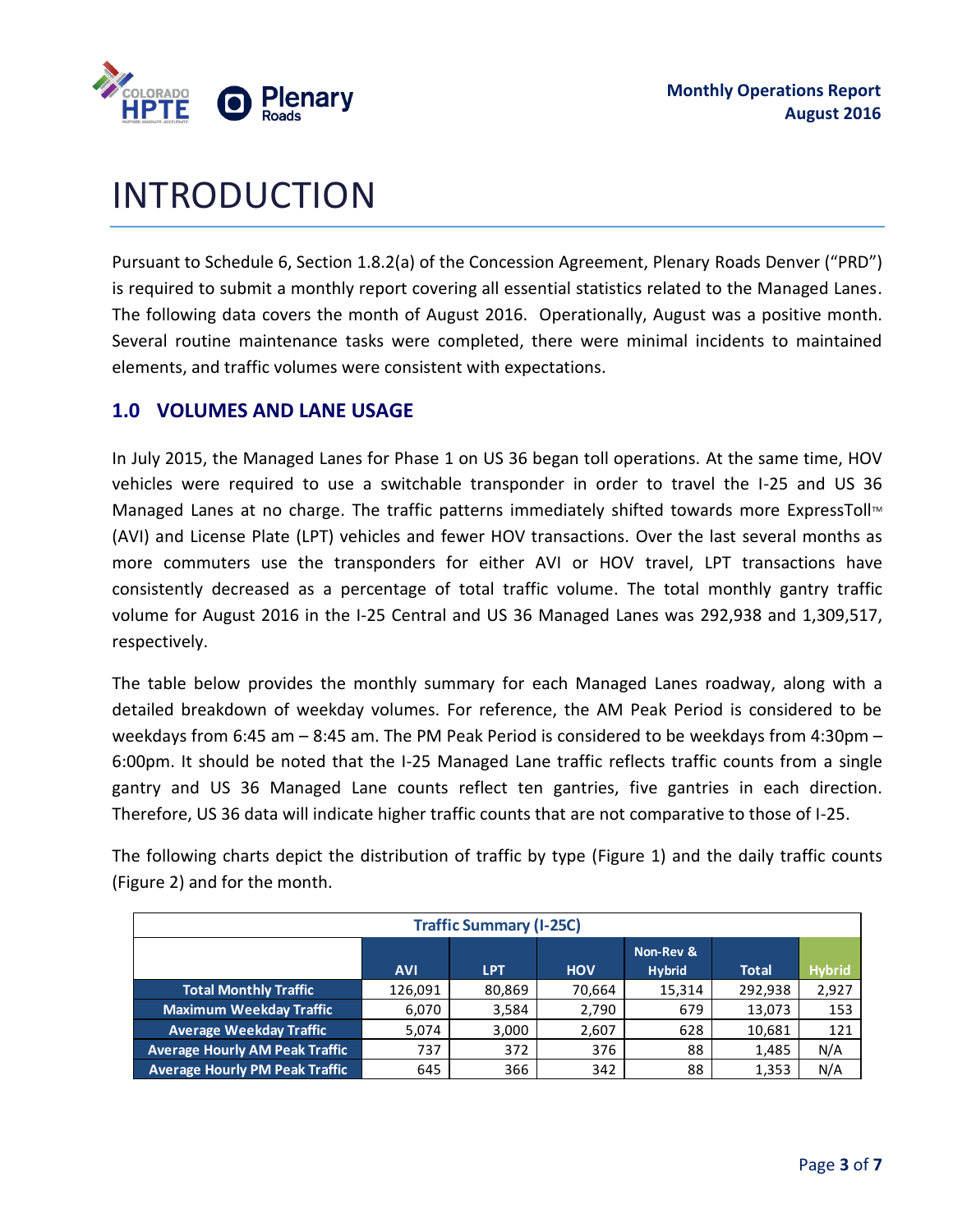

| <b>Traffic Summary (US 36)</b>        |            |            |            |                            |              |               |
|---------------------------------------|------------|------------|------------|----------------------------|--------------|---------------|
|                                       | <b>AVI</b> | <b>LPT</b> | <b>HOV</b> | Non-Rev &<br><b>Hybrid</b> | <b>Total</b> | <b>Hybrid</b> |
| <b>Total Monthly Traffic</b>          | 579,063    | 362,646    | 322,720    | 45,088                     | 1,309,517    | 8,408         |
| <b>Maximum Weekday Traffic</b>        | 26,221     | 17,142     | 14,338     | 2,009                      | 54,908       | 450           |
| <b>Average Weekday Traffic</b>        | 23,344     | 13,720     | 10,507     | 1,842                      | 49,413       | 338           |
| <b>Average Hourly AM Peak Traffic</b> | 3,473      | 1,588      | 1,022      | 244                        | 6,327        | N/A           |
| <b>Average Hourly PM Peak Traffic</b> | 3,496      | 1,863      | 1,303      | 242                        | 6,904        | N/A           |

**Table 1 – Monthly Traffic Summaries**

<span id="page-3-0"></span>

**Figure 1 – Monthly Traffic Distribution**

<span id="page-3-1"></span>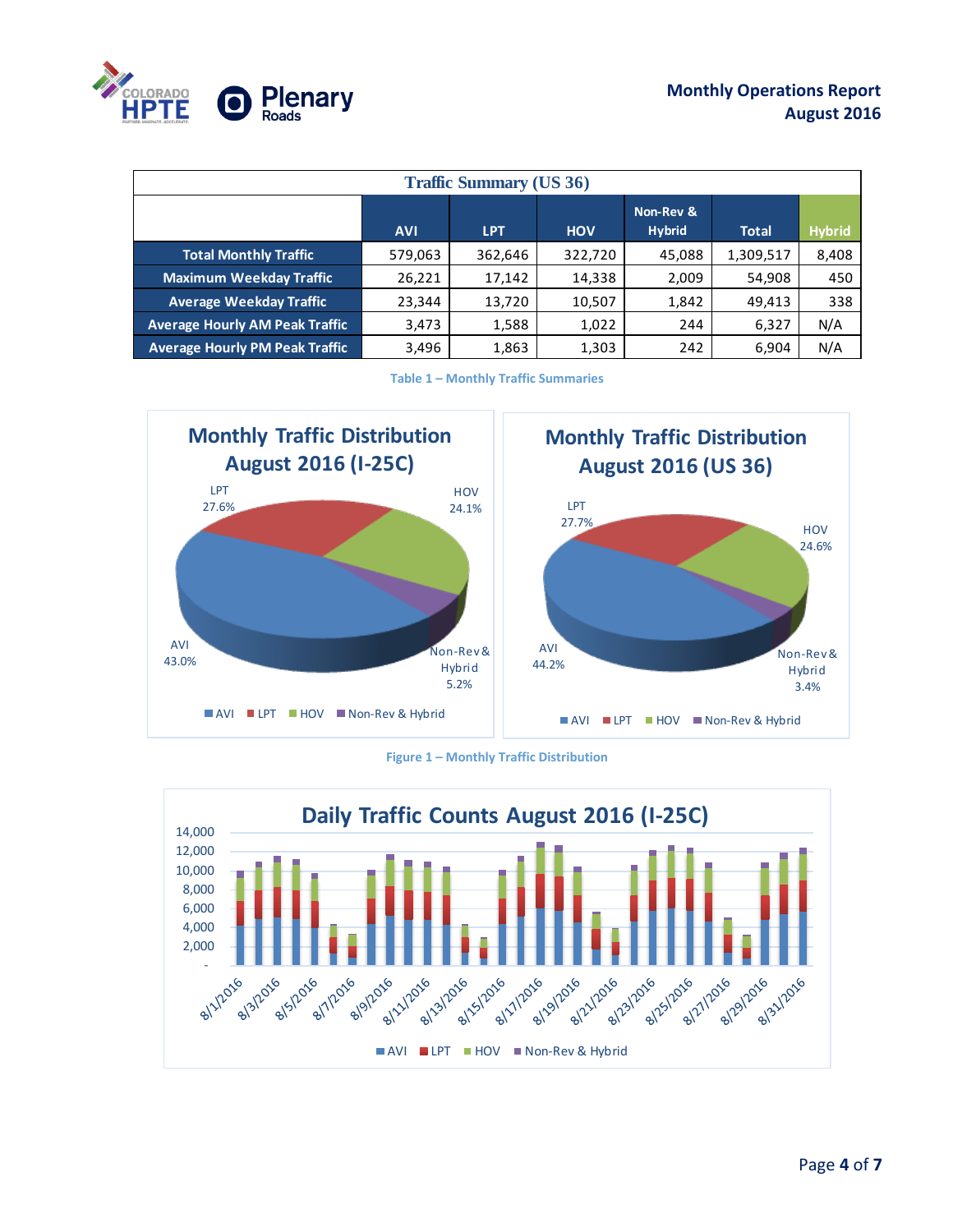



**Figure 2 – Daily Traffic Counts**

#### <span id="page-4-3"></span><span id="page-4-0"></span>**2.0 REVENUES**

<span id="page-4-1"></span>During the month of August 2016, PRD collected \$518,700 and \$407,994 from users of the I-25 Central and US 36 Managed Lanes, respectively. For purposes of this report, revenues are recognized at the time of collection, which is typically sometime after they have been incurred for those customers who are billed based on their license plate. For example, if a single-occupant vehicle uses the lanes in October but pays in January, the associated revenue is attributed to January.

#### **3.0 OPERATIONAL INCIDENTS, ISSUES, AND CLOSURES**

The project had numerous debris removals, sediment removals, routine lighting incidents, and graffiti control during the month. Some routine lighting incidents arose and are in process for repair within the allowable response period. All incidents were responded to and rectified within the allowable timeframes. Two closures of the managed lanes occurred during the month of August at the direction of First Responders.

<span id="page-4-2"></span>

| <b>Date</b>   | <b>Start</b> | <b>Stop</b> | <b>Duration</b> |
|---------------|--------------|-------------|-----------------|
| July 6, 2016  | 06:53        | 07:05       | 0:12            |
| July 12, 2016 | 16:32        | 16:54       | 0:22            |
| July 14, 2016 | 08:27        | 08:39       | 0:12            |
| July 15, 2016 | 15:47        | 16:32       | 0:45            |
| July 20, 2016 | 17:45        | 20:15       | 2:30            |
| July 23, 2016 | 13:30        | 14:10       | 0:40            |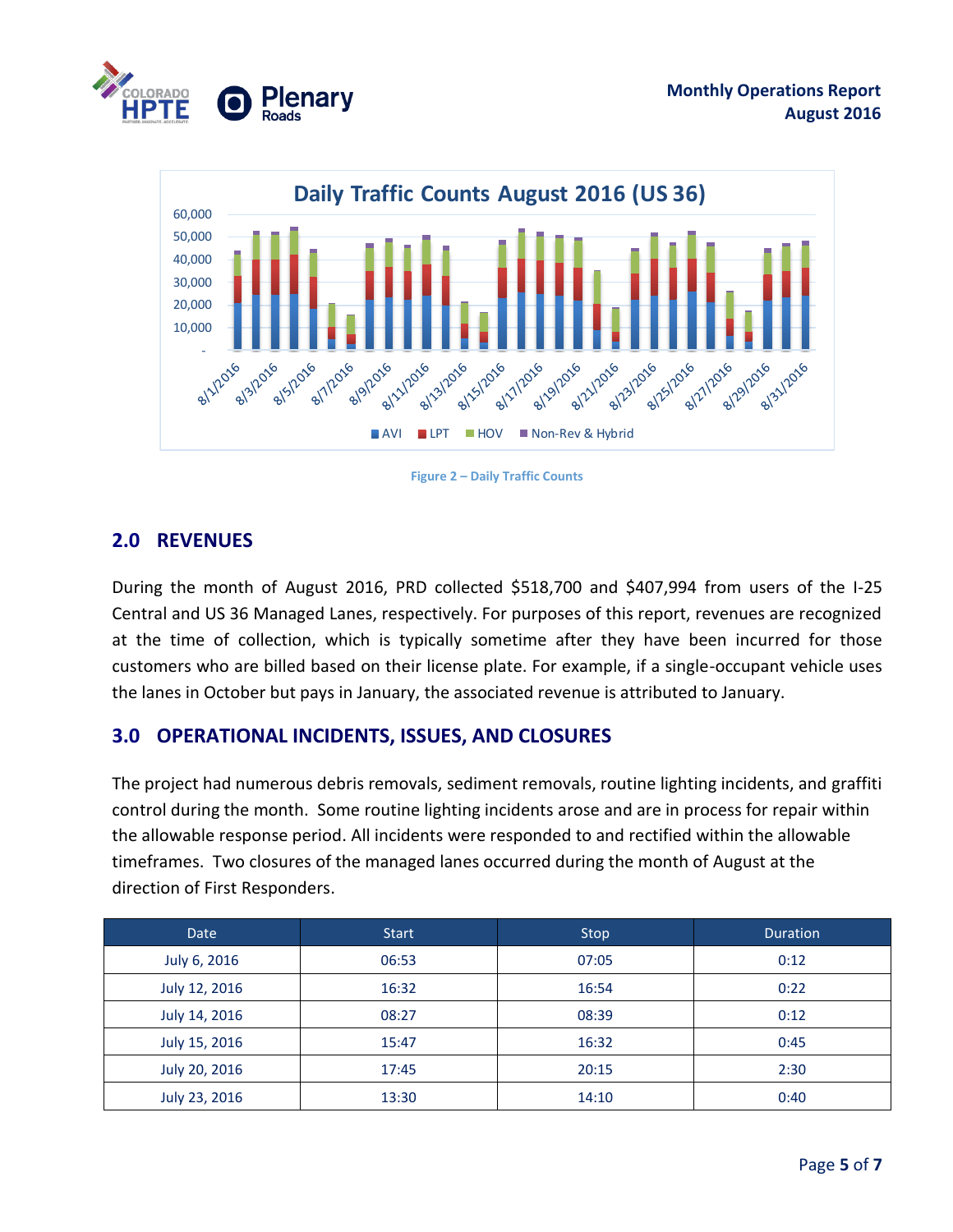

| August 5, 2016                 | 09:13 | 10:11 | 0:58 |
|--------------------------------|-------|-------|------|
| August 26, 2016                | 16:25 | 17:36 | 1:11 |
| Total                          |       |       | 6:50 |
| <b>Remaining Closure Hours</b> |       |       | 5:10 |
| Available (Ref: CA 29.7)       |       |       |      |

#### **Table 2 – Managed Lanes Closures to Date**

On April 8, 2016 the eastbound toll points were set to \$0.00 from 4:00 PM to 6:00 PM at the direction of HPTE. This is the first closure case within the last twelve months and it will expire on April 8, 2017.

The table below provides a listing of ETCS items recorded this month, consistent with Appendix 6-2 of Schedule 6.

| Element<br>Category | Refer-<br>ence | Element                 | Performance<br><b>Item</b> | <b>PRD Notified</b> | <b>Contractual Cure</b><br>Period | <b>Cure Achieved</b> |
|---------------------|----------------|-------------------------|----------------------------|---------------------|-----------------------------------|----------------------|
| 1. ETCS             | 1.1            | <b>Overlook EB-loop</b> | <b>ETCS equipment</b>      | 8/10/2016           | 14 Days                           | 8/10/16 21:00        |
| Equipment           |                | noise                   | is fully                   | 17:00               |                                   | (Duration:           |
|                     |                |                         | functional                 |                     |                                   | 4:00                 |

**Table 3 – ETCS Issues per CA Schedule 6 Appendix 6-2**

<span id="page-5-1"></span>The table below provides a status of all Noncompliance categories in accordance with paragraph 1.2 of Schedule 10.

| Non-<br>compliance<br>Location         | Nature                               | Cause                                                                                       | Cure<br>Date                                                       | Uncured<br>Non-<br>compliance<br>Point | Unexpired<br>Non-<br>compliance<br>Point | 365 Day<br>Expiration<br>Date | 1095 Day<br>Expiration<br><b>Date</b> |
|----------------------------------------|--------------------------------------|---------------------------------------------------------------------------------------------|--------------------------------------------------------------------|----------------------------------------|------------------------------------------|-------------------------------|---------------------------------------|
| Promenade<br><b>West Toll</b><br>Point | <b>Incorrect</b><br>toll<br>schedule | <b>Incorrect Toll</b><br>Schedule was<br>applied during a<br>software update<br>on $3/7/16$ | 3/16/16<br>(Period II)<br>Customer<br><b>Accounts</b><br>Corrected | $\mathbf{0}$                           | $\overline{3}$                           | 3/16/17                       | 3/16/19                               |

**Table 4 – Status of Noncompliance Categories**

#### <span id="page-5-0"></span>**4.0 MEAN TIME BETWEEN FAILURE (MTBF) AND MEAN TIME TO REPAIR (MTTR)**

Mean Time Between Failure (MTBF) and Mean Time To Repair (MTTR) data is provided in the table below. Only Maintained Elements that were repaired during the reporting period and had a failure